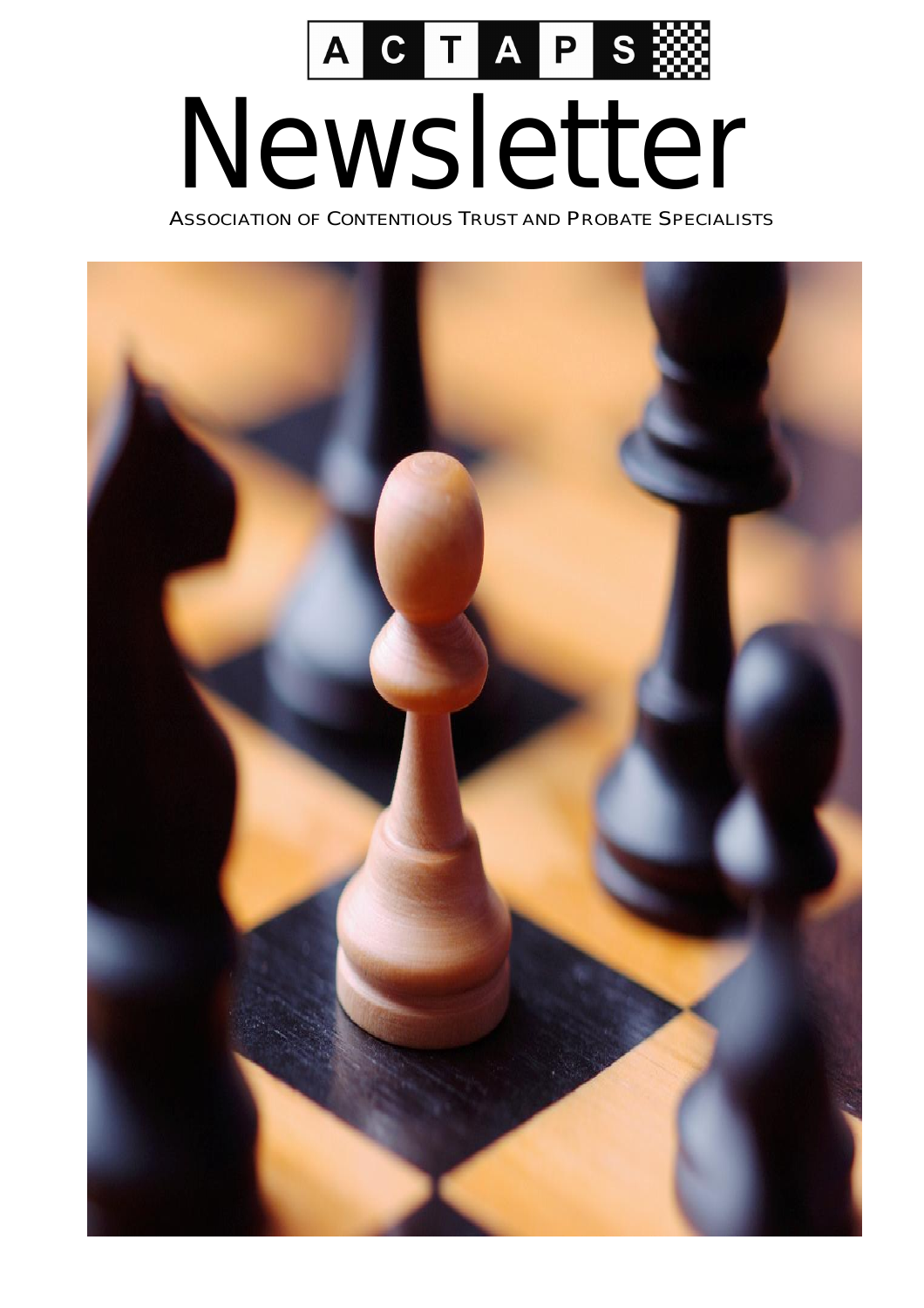

## ASSOCIATION OF CONTENTIOUS TRUST AND PROBATE SPECIALISTS NEWSLETTER ISSUE 167 OCTOBER 2013

*Editor:* 



*Henry Frydenson MBE, Chairman, ACTAPS Frydenson & Co Central Court 25 Southampton Buildings London WC2A 1AL* 

*Tel: +44 (0) 203 178 8777 E-mail: henry@frydenson.co.uk* 

*Disclaimer: The contents of this publication are protected by copyright. All rights reserved. No part of this*  publication may be reproduced, stored in a retrieval system or transmitted in any form or by any means without the prior written permission of the editor. The views expressed in this publication are not necessarily those of the editor. While the editor has taken every care with regard to the accuracy of editorial contributions, he *cannot be held responsible for any errors or omissions therein. The editor cannot accept responsibility for the*  contents of any article published in this Newsletter. Nor can the editor accept any responsibility for any loss occasioned to any person no matter howsoever caused or arising as a result of or in consequence of action taken or refrained from in reliance on the contents hereof. Moreover, the views expressed in the articles in this publication are not necessarily those of the Association. Readers should obtain the advice of a suitably qualified professional before taking any action or entering into any agreement in reliance on the information contained in *this publication.* 

No part of this publication may be reproduced, stored in a retrieval system, or transmitted, in any form or any *means, electronic, mechanical, photocopying, recording or otherwise, without prior written permission of the editor. The decision of the editor to accept, reject or modify any paper shall be final.* 

The ACTAPS Newsletter is available online to members - to experience this version, visit www.actaps.com.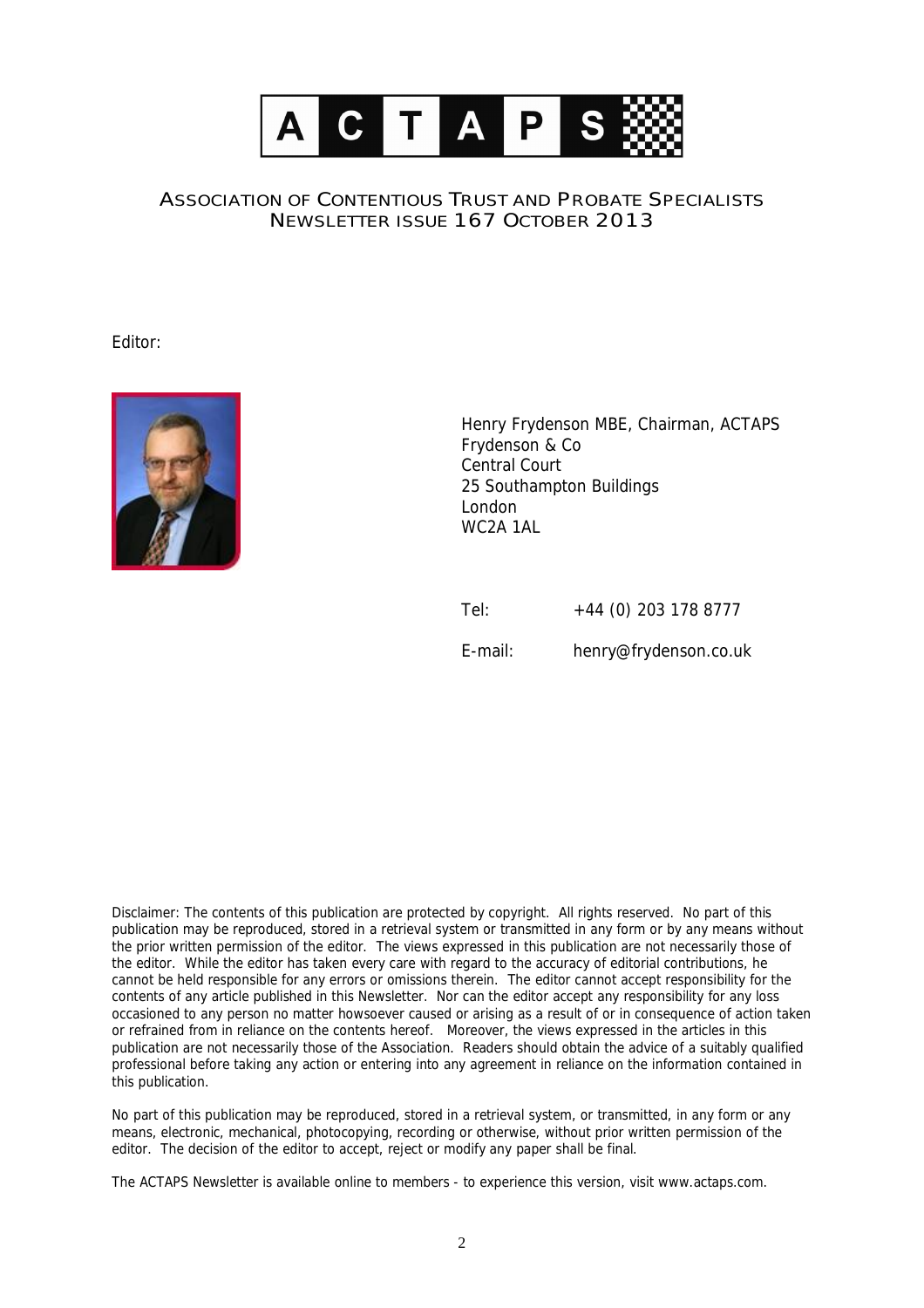

## CHAIRMAN'S REVIEW

Welcome to Issue 167 of the ACTAPS Newsletter.

In this edition we carry the Minutes of the Association AGM held on 2 September, together with an article kindly submitted by Michelle Rose and Julia Hardy of Veale Wasbrough Vizards.

## **CONTENTS**

| Minutes of AGM held on 2 September 2013                         | $4-9$     |
|-----------------------------------------------------------------|-----------|
| To remove or not to remove?<br>by Michelle Rose and Julia Hardy | $10 - 17$ |
| <b>Forthcoming Lectures</b>                                     | 18        |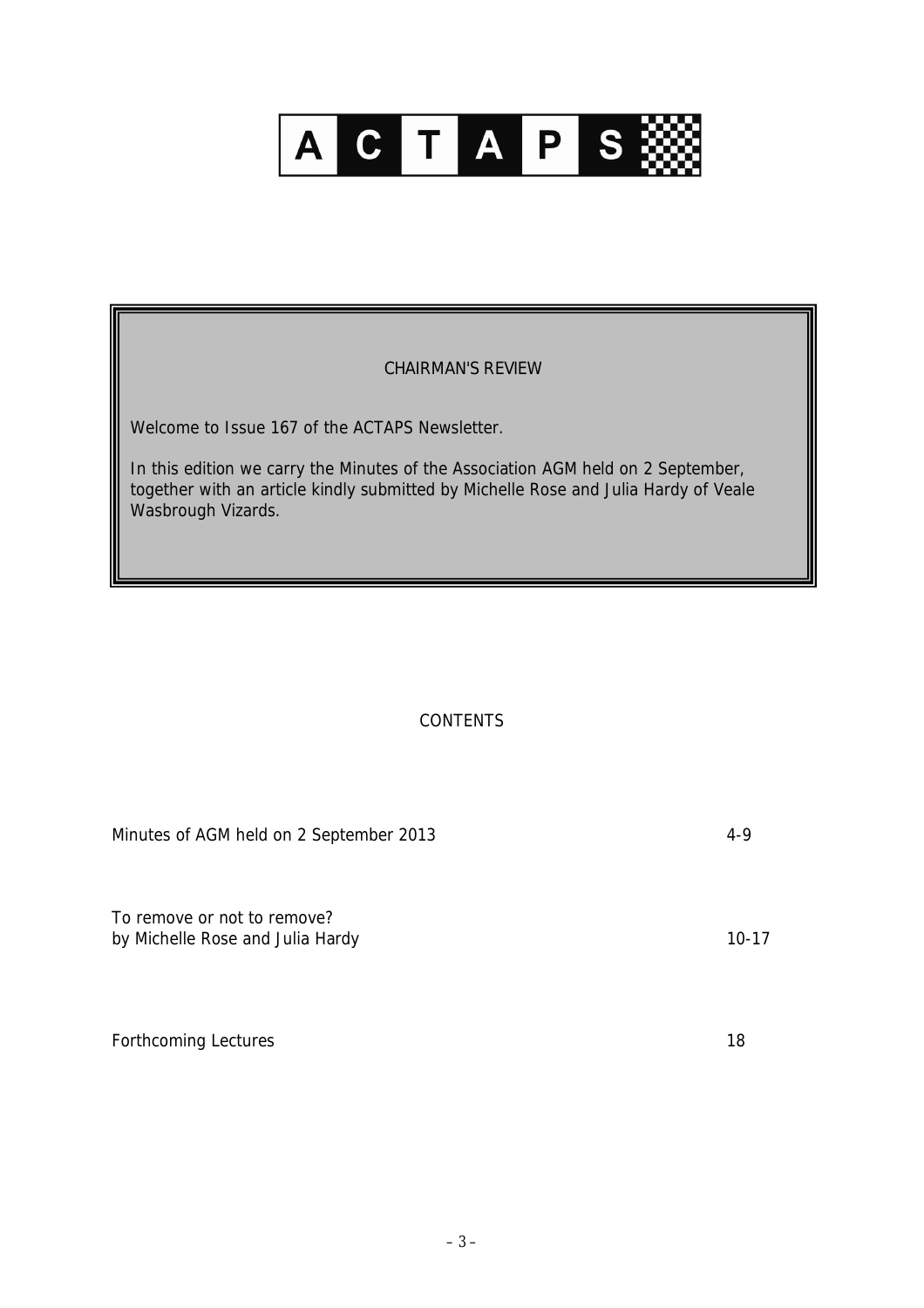#### **MINUTES OF AGM HELD ON MONDAY 2 SEPTEMBER 2012 AT 12.30 PM**

| Venue:         | The offices of Herbert Smith Freehills LLP<br><b>Exchange House</b><br><b>Primrose Street</b><br>London<br>EC <sub>2</sub> A <sub>2EG</sub> |  |
|----------------|---------------------------------------------------------------------------------------------------------------------------------------------|--|
| In the Chair:  | Henry Frydenson ("the Chairman"), Frydenson & Co                                                                                            |  |
| In attendance: | <b>Committee and Members</b>                                                                                                                |  |

The Chairman declared the AGM open and welcomed all attendees.

## **Matters discussed**

## **1 Overview**

The Chairman presented his Annual Report, as follows.

It gives me pleasure to set out some of the highlights of ACTAPS' activities during the twelve months since the last AGM, as follows:-

## September 2012

The meeting for choosing the short list in each of the three Awards categories took place, and a week before the Annual Lecture those shortlisted in each category were notified by private and confidential post of this, and their names announced at the Annual Lecture.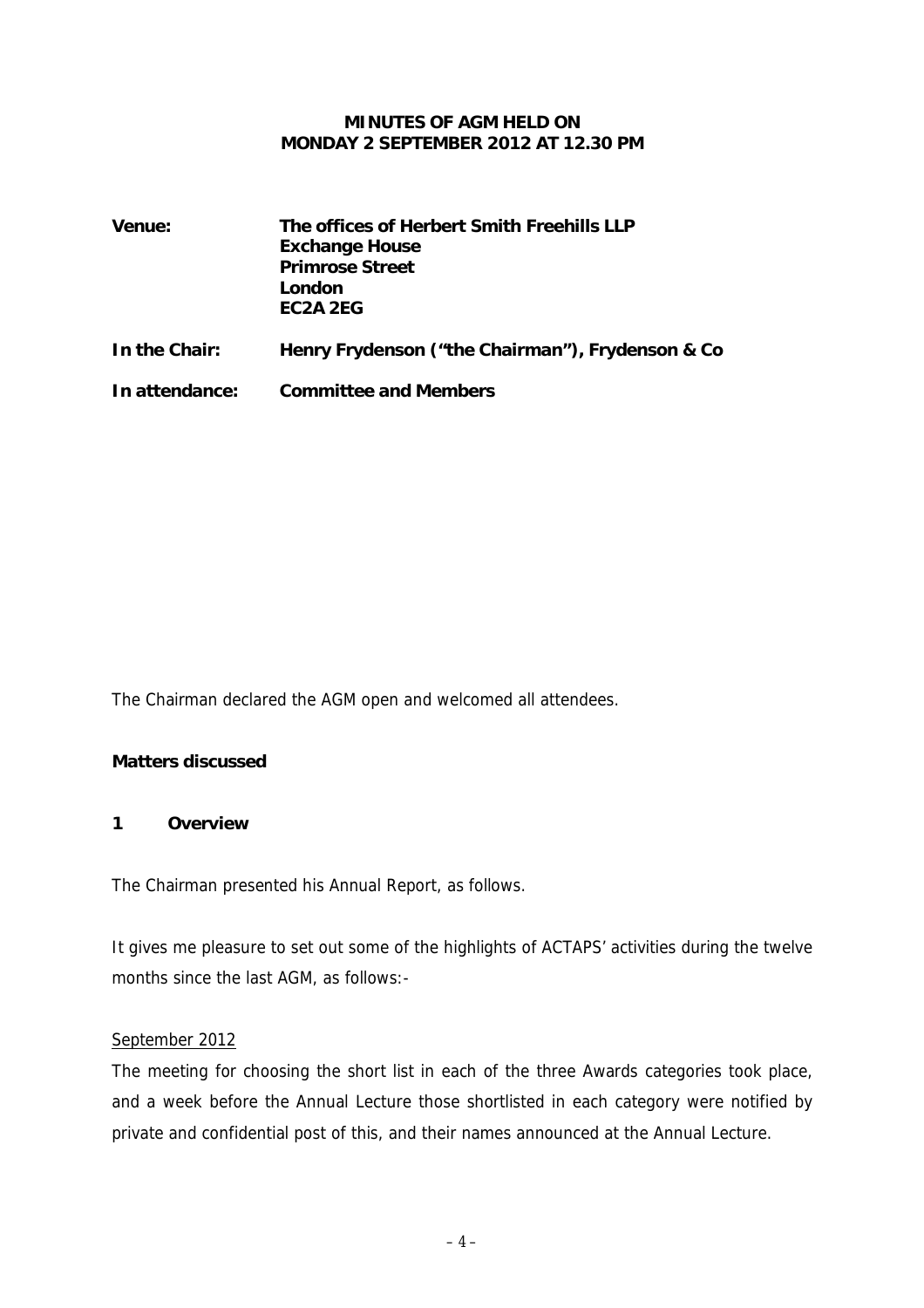#### October 2012

The three speakers at the December 2012 Joint Seminar with STEP had agreed to repeat their lectures in January 2013 in Nottingham.

The Committee considered the possibility of recording lectures for uploading onto the Association website, and a firm who provided this service had been approached.

The possibility of having a full day conference was raised and it was decided that bearing in mind the amount of work which would be involved, the membership would first be canvassed to see if there was support for this idea. In theory, the spring Seminar could be expanded to a full day.

#### November 2012

The Chairman had further looked into the position of recording lectures. The charges of companies who dealt with this was felt to be too expensive. It was possible to buy a digital recorder with PC software. The Chairman agreed to look into this further and liaise with the Association IT administrator.

It was reported that members had encountered serious problems with the Family Division. The Chairman suggested taking up the matter with the membership in the Newsletter, and it was decided that he should canvass the view of the Family Law Association first.

The possibility of an all day conference was further discussed and the wording of an e-mail to the membership was decided upon

## December 2012

The Chairman confirmed that the repeat lecture in Nottingham would take place on 29 January.

The purchase of a digital recorder was authorised in order to upload lectures to the website, subject to BSB and SRA confirmation on CPD position.

## January 2013

The Chairman reported that we had 63 members in favour in principle of an all day Seminar, and the Royal College of Surgeons had been approached as a venue. The issue of speakers at the Seminar was addressed and also a nominal charge of approximately £100 per participant was decided upon. The Chairman would further canvass the membership to see if bearing in mind the small cost implication, there was still sufficient interest.

It was confirmed that several members had accepted the invitation to the Nottingham repeat lectures and that it would be linked, via his firm's IT people to Sheffield.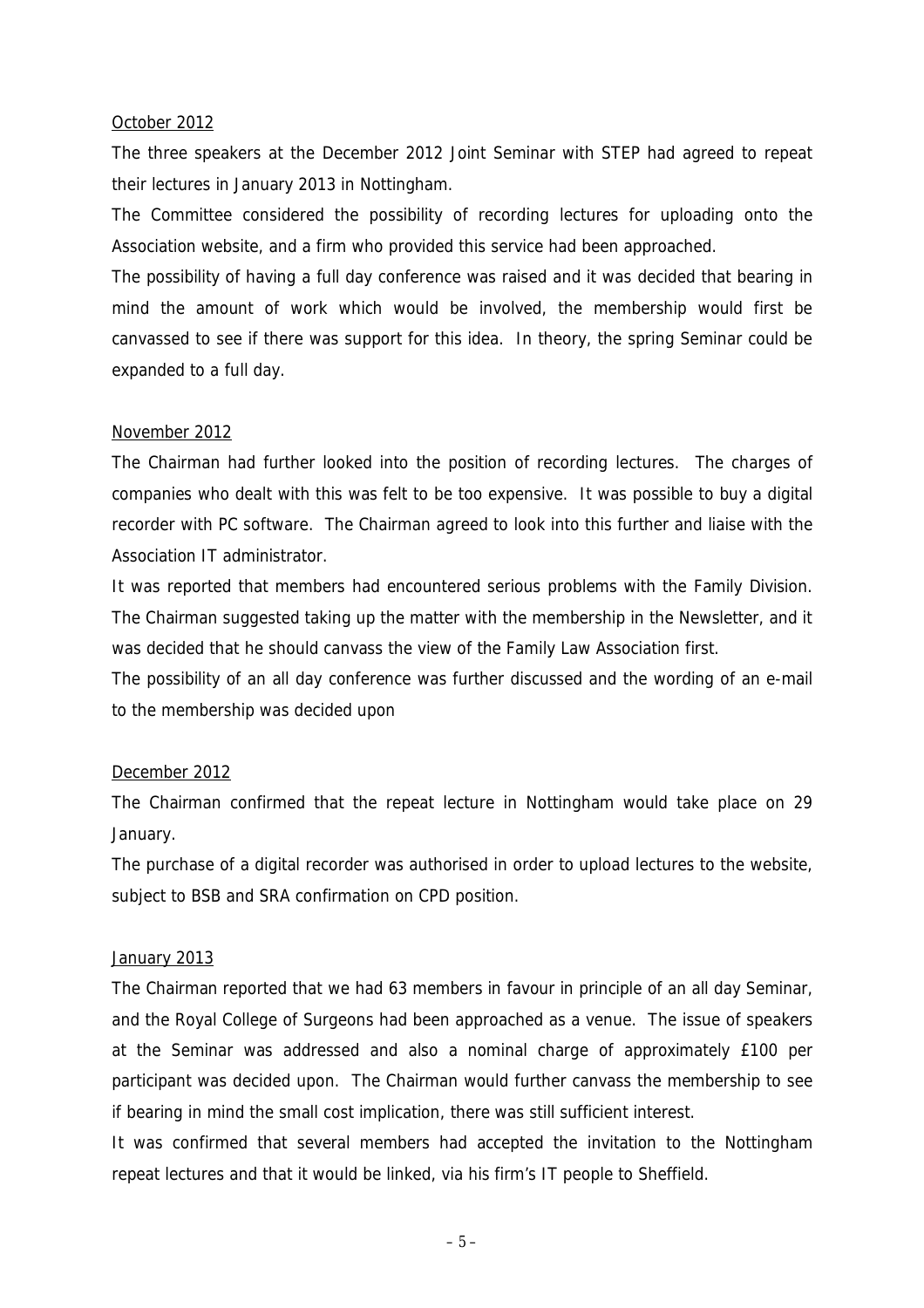#### February 2013

The Chairman confirmed that arrangements for the all day Seminar were moving forward. The repeat lecture in Nottingham had been very successful.

The digital recorder had been purchased.

An e-mail received from Lord Justice Briggs re the Chancery Modernisation Review was discussed and it was strongly felt that ACTAPS should respond.

#### March 2013

The Chairman reported that there had been a very healthy uptake for the April all day Seminar.

The response re the Chancery Modernisation Review was further discussed.

#### April 2013

The Chairman reported that we had had 75 acceptances for the all day Seminar. Five speakers on varied subjects had been arranged.

The Chairman had met with the Law Commissioner on 28 March and discussed rectification of wills, trustees' duties of disclosure and the Re McBroom anomaly. In the course of that discussion, the research carried out by Robert Hunter and Dr Clare Royston was raised, and the Law Commission had requested that she be furnished with a copy of the paper they had prepared. She also requested that the Chairman let her have a paper on improving clarity on trustee's duties of disclosure since the tests arising out of Schmidt v Rosewood and Re Londonderry were very difficult to apply on a practical level.

At the All Day Seminar, the three winners of the first Association Annual Awards were announced as follows:-

Contentious Solicitor of the Year - Angela Bowman, Henmans Freeth LLP

Contentious Barrister of the Year - David Rees, 5 Stone Buildings

Contentious Offshore Lawyer of the Year - Tina Wustemann, Baer & Karrer AG, Zurich

#### May 2013

Following the success of the April all day Seminar, it was agreed that this would be now become an annual all day Seminar.

Following the purchase of the digital recorder, the Chairman was liaising with the Association's IT expert regarding uploading and was checking the position regarding CPD for recorded lectures with both the SRA and BSB.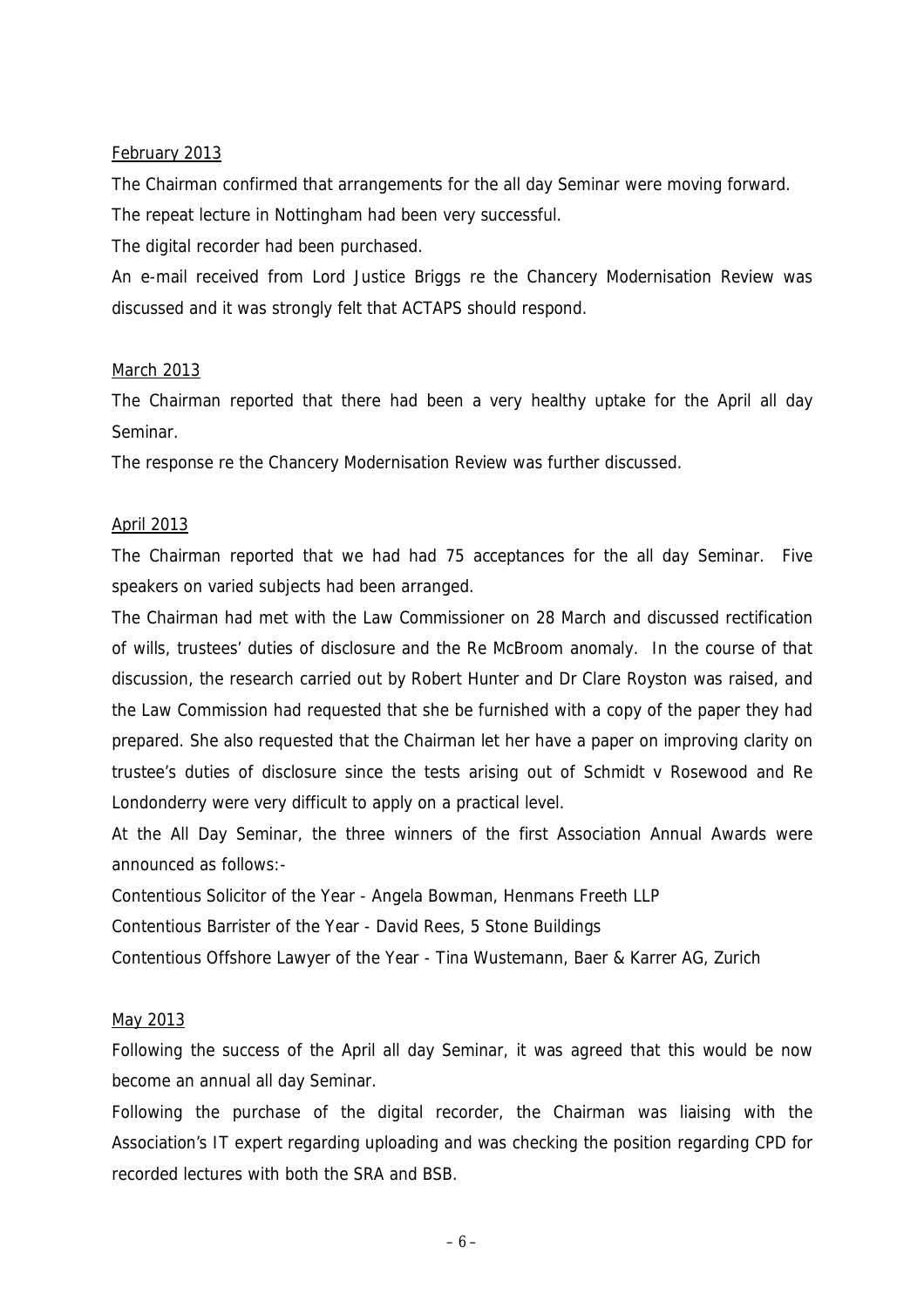#### June 2013

There had been three further honorary membership acceptances - Lady Justice of Gloster, Matthew Thompson (who had become a Master of the Court of Jersey) and Stephen Dobson, long time Treasurer from the inception of the Association.

Following a meeting the Chairman had had with Chief Chancery Master Winegarten when Chief Chancery Master Winegarten had announced his retirement, the Committee felt that the Chairman should write to the Chief Master confirming that the Committee on behalf of the Association all felt that it was no exaggeration to say he had been the best Chief Chancery Master, and that we were greatly saddened to learn that he was taking this step. The Association wished the Chief Master every success in all his future endeavours.

The Law Society accreditation scheme for wills and estate administration was considered, which essentially meant that a Protocol, which is in its final edit stage, would be adopted, and that any firms which have ACTAPS members, as will be the case with firms who have STEP members or Lexel or Conveyancing Quality Scheme members, would be given credit on a risk scorecard to enable people to make the initial assessment of a firm's suitability for the scheme.

#### July 2013

The following problem was addressed. Practitioners in other fields of law who have found their sources of work drying up in the current recessionary times, have lighted on the fact that our education course can be completed in two years, and comprises mostly at distance learning, which can be fitted in with their other work, and most importantly, no examinations are necessary.

Having successfully completed the course, a practitioner who say, does property work, continues as an associate member for two years, and then makes application, as they are entitled to do, to be considered for full membership.

A growing number of such honest practitioners have written to the Chairman stating that they feel duty-bound to point out that their core practice is not contentious trust and probate work, and in a recent e-mail a practitioner had told the Chairman that they now no longer do any contentious trust and probate work.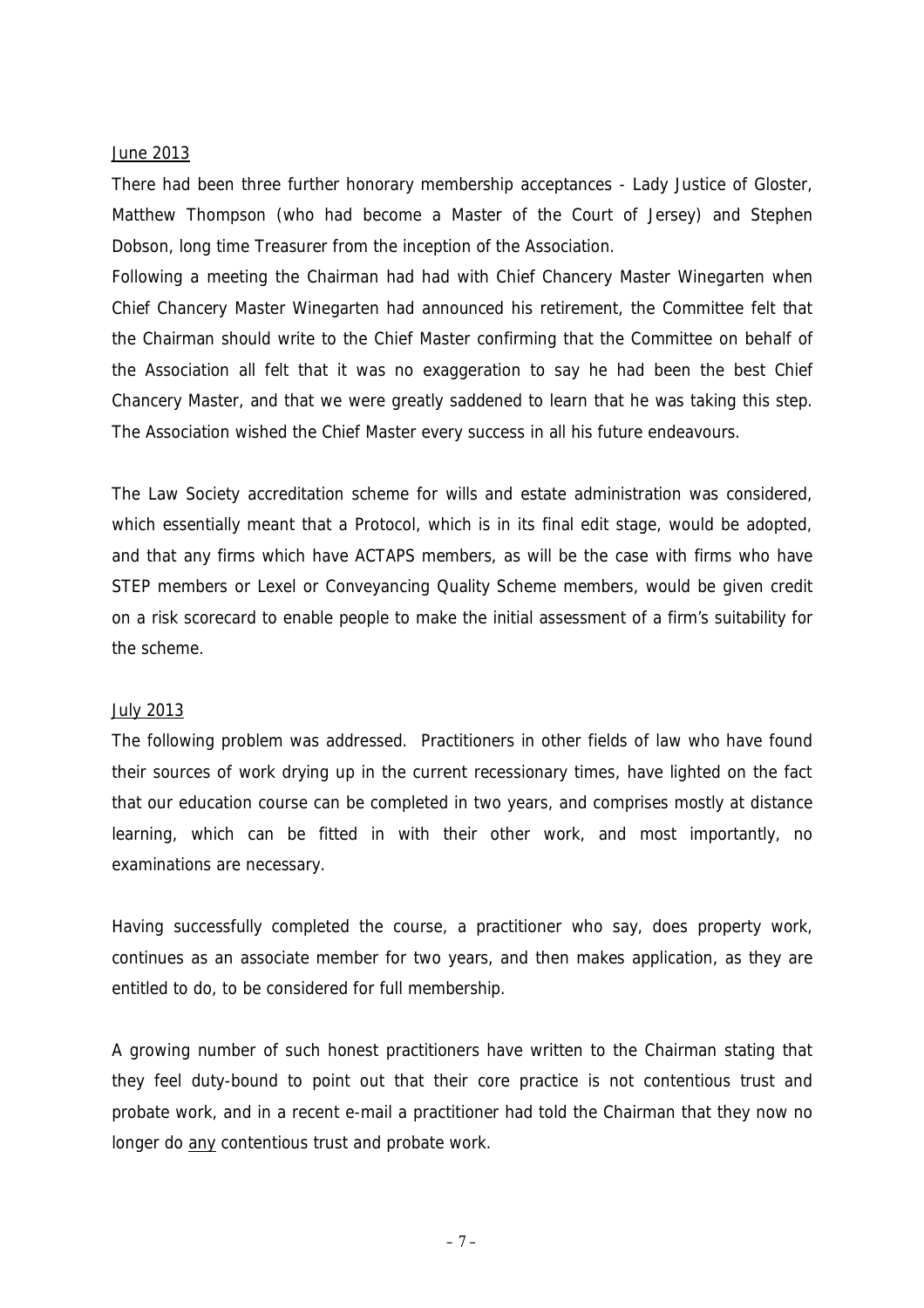The membership application form tries to ascertain both the number of years of relevant experience, ie contentious trust and probate work, and also the type of cases that they are involved in.

However, bearing in mind that whether we like it or not, the public are now beginning to recognise Association members as having the requested expertise in the fields of contentious trust and probate work, the Association would not feel happy to have a member who is in reality say a property or construction lawyer. The fact that they have written pieces of work showing that at the time they did so they were au fait with a given aspect of contentious trust and probate work, in no way means that in the absence of practising in this specialist field they have the necessary ability to advise a client appropriately.

It was felt that we ought not to dilute what ACTAPS was intended for. It was determined that the Chairman would prepare a letter for all prospective participants of the next education course which would make it plain that we needed people who were to have ongoing contentious trust and probate experience, ie that this was not a short cut for a property lawyer to 'have another string to his or her bow'.

The full membership application form to be completed by associate members, would be amended to ensure that the applicant confirmed in writing that since completing the course they had a 50% active contentious trust/probate practice up to the date of their application for full membership.

The Secretary had commented that the quality of students participating in his module of the course had improved radically over the years. The Chairman reported that in the modules that he taught, this was also the case.

## August 2013

The Chairman attended the valedictory for Chief Master Winegarten on the 29<sup>th</sup> July 2013 on behalf of the Association. No new Chief Master of the Chancery Division had yet been appointed.

The Chairman reported that the Committee would remain as current constituted.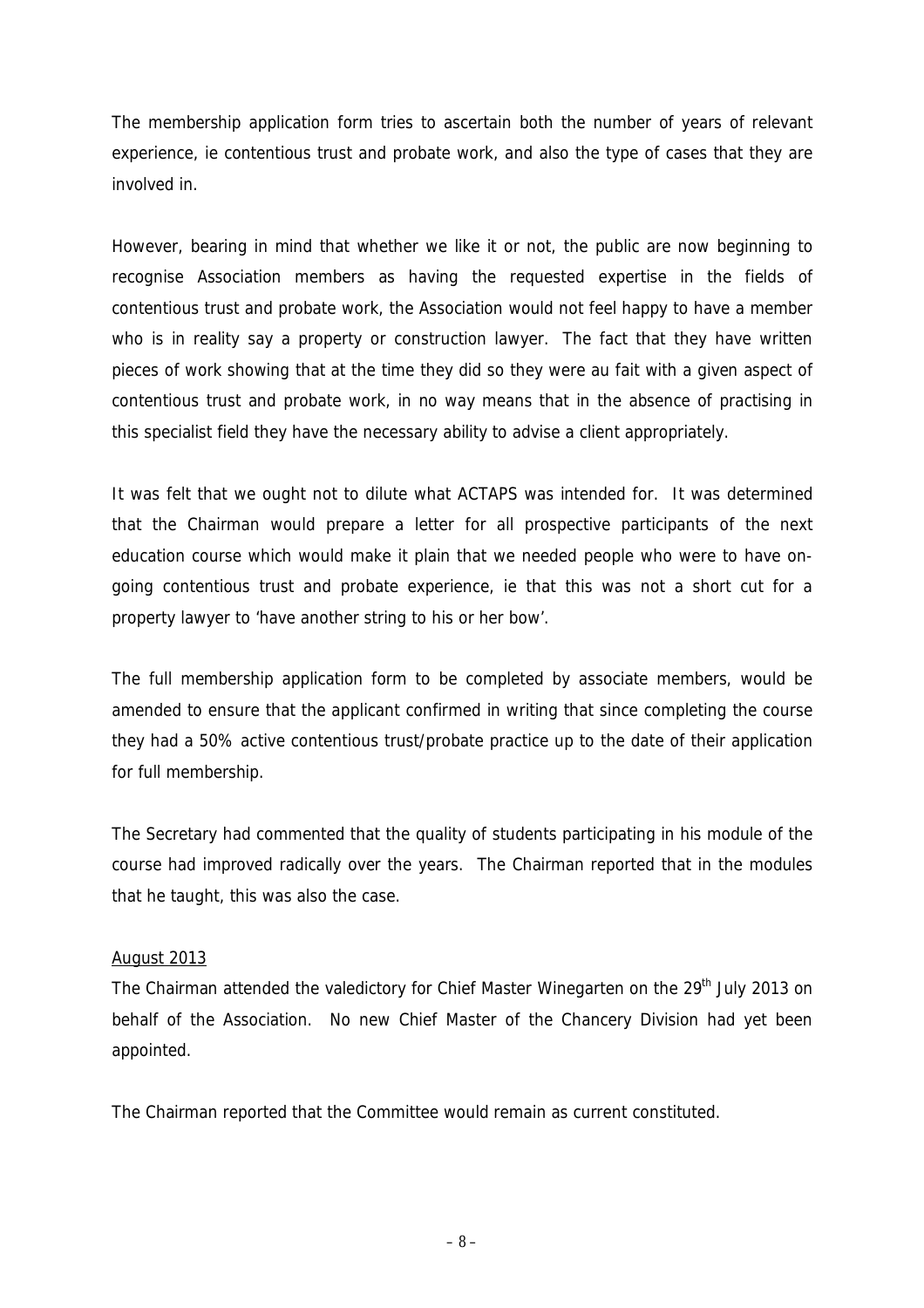Finally, the Chairman reported that the Accounts for the Association showed that we were in a very healthy position, and this was something that he hoped would continue.

## **2 The Committee**

The Committee remained as currently constituted.

## **3 AOB**

There were no AOB items, and the AGM ended.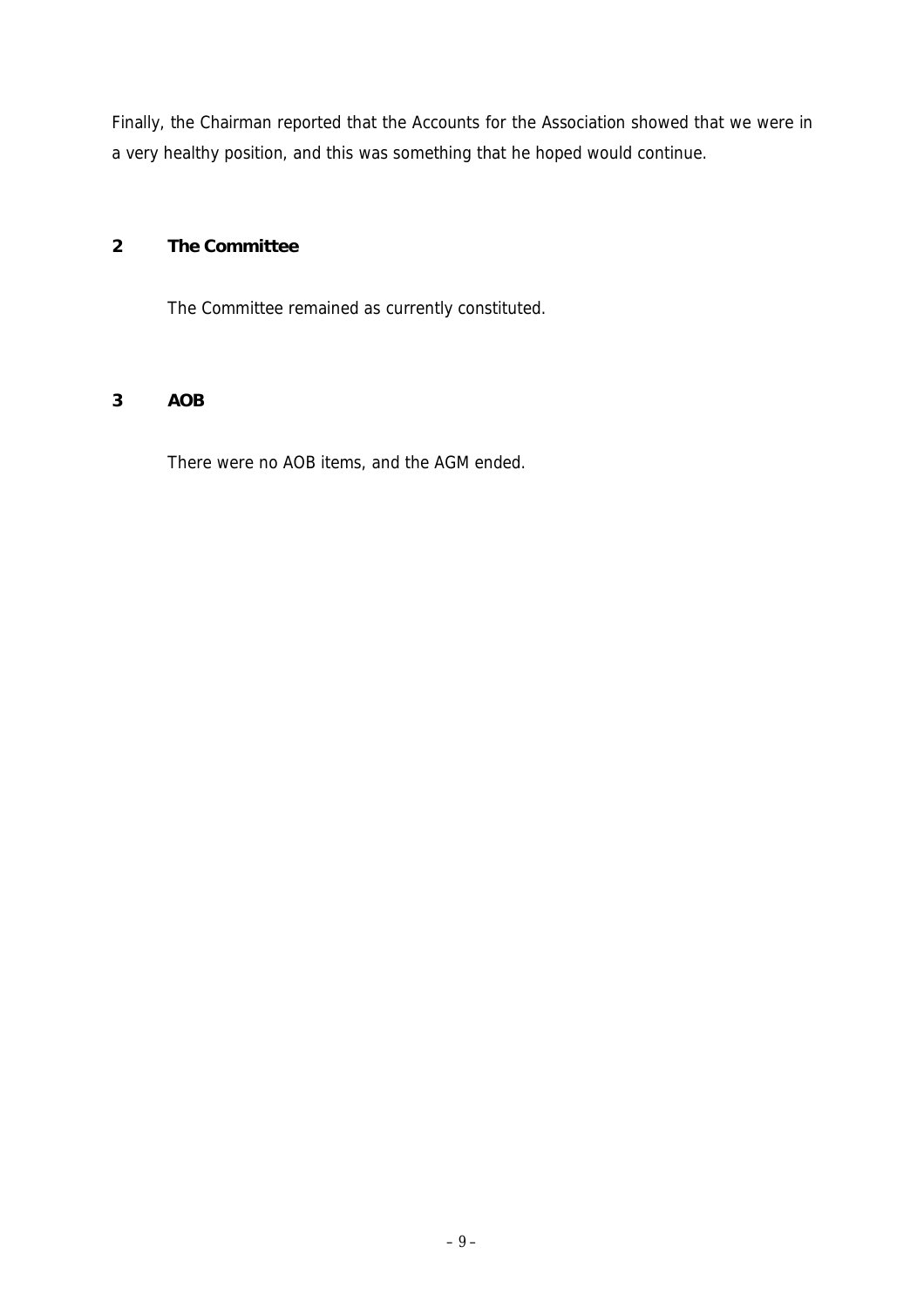## **To remove or not to remove?**

**Michelle Rose and Julia Hardy of Veale Wasbrough Vizards examine a trio of recent cases,** *Angus v Emmott, Kershaw v Micklethwaite and Alkin v Raymond,* **which give valuable guidance on when the Court will order the removal of personal representatives…and when it will not.** 

*This article first appeared in TQR Volume 11, Issue 1 2013* 

What will it take for the Court to intervene and remove a personal representative? It is evident that the Court has inherent jurisdiction to remove or substitute personal representatives and most applications of this type are brought under s50 of the Administration of Justice Act 1985 (s50 AJA).<sup>1</sup>

Until recently, case law interpreting the statute was sparse and practitioners were mainly reliant upon the old, but good, authority of *Letterstedt v Broers* **(***Letterstedt***)**. <sup>2</sup> This Privy Council South African case provided the key guidance that, the same principles will apply for the removal of personal representatives as will apply to the removal of trustees and that, the overriding consideration is whether the trusts are being properly executed. The main guide for a Court in determining this must be "*the welfare of the beneficiaries".* 

*Letterstedt* remains good law but much-needed updated guidance came for practitioners in this trio of recent cases, which were all decided in 2010.

## **Angus v Emmott <sup>3</sup>**

In this unusual case, a dispute arose between the three executors in the estate of Anthony Steel. Mr Steel was convicted of murder in 1979 but after spending 19 years in prison, protesting his innocence and after finally being released in 1998 on licence, his conviction was quashed on appeal in 2003. Unfortunately, Mr Steel died before his compensation award had been determined by the Home Secretary.

l

<sup>1</sup> See also Section 1 of the Judicial Trustee Act 1896, Section 41 of the Trustee Act 1925 and s116 of the Supreme Court Act 1981

<sup>2</sup> *Letterstedt v Broers* (1884) 9 App Cas 371

<sup>3</sup> *Angus v Emmott* EWHC 154 (Ch)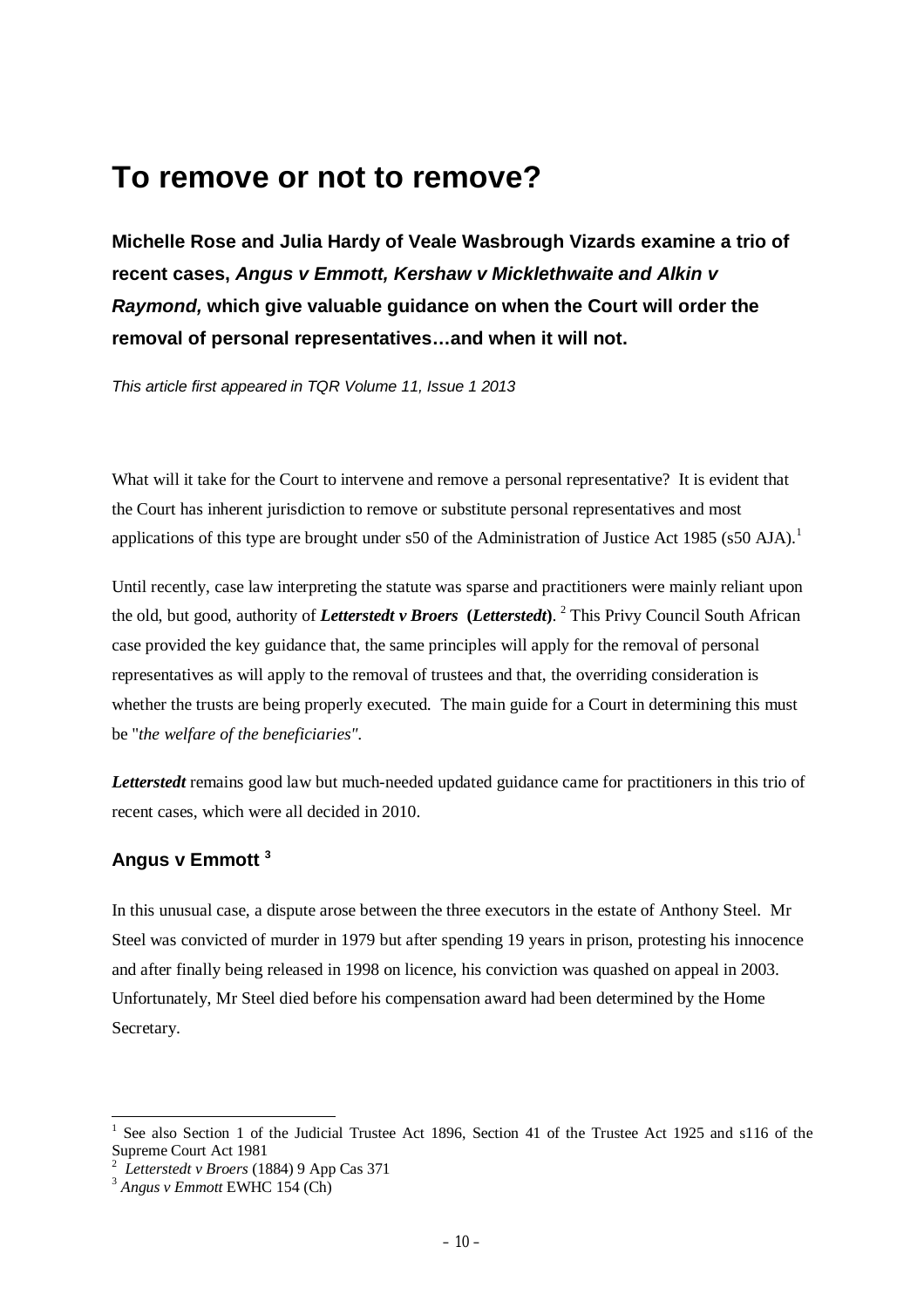Mr Steel's estate was due to benefit from the compensation award but the administration ground to a halt when a dispute arose between the three executors; Margaret Angus, (Mr Steel's partner), Angela Emmott, (Mr Steel's sister )and Donald Emmott, (Angela's husband). Theirs was an uneasy alliance from the outset. Margaret was the residuary legatee under the Will and was due to inherit a substantial proportion of the compensation award. Angela and Donald were entitled to pecuniary legacies, as were other members of Mr Steel's family. The administration was plagued by disagreements between the executors and their dispute culminated in a final falling-out over the contents and form of the compensation submission. This prompted Margaret's application for the removal of Angela and Donald as executors.

Margaret's main allegations were that Angela and Donald had acted with misconduct regarding the compensation application and also, as she put it, that "*because of the animosity and apparent distrust which [Mr and Mrs Emmott] have towards me as their co-executor, I do not believe it will be possible for us to work together in a most unsatisfactory situation*."

In considering this, the court looked first to a 2007 case, *Thomas & Agnes Carvel Foundation v Carvel (2007) (Carvel),* in which Lewison J reaffirmed the key principle cited in *Letterstedt* that the *welfare of the beneficiaries* and proper execution of the trusts should be of overriding concern. However Lewison J in *Carvel* also referred to the further guidance set down in *Letterstedt* as follows:-

- That not every mistake or neglect of duty should persuade a court to remove executors;
- But in cases of positive misconduct the Court will have no difficulty in intervening to remove trustees who have abused their trust. However, the acts must be such as to endanger the trust property or to show a want of honesty or a want of proper capacity to execute the duties or a want of reasonable fidelity; <sup>4</sup>
- That hostility or friction alone is not sufficient reason to remove personal representatives;
- But if the applicant can show that the hostility is preventing the trust from being administered, then the removal is justified.

So back to *Angus v Emmott.* When deciding the case, Richard Snowden QC, by reference to *Carvel* and *Letterstedt*, found that Angela and Donald may have proved misguided in their actions, but there had been no misconduct. Having said that, the Judge was however persuaded that a situation existed -

 $\overline{a}$ 

<sup>&</sup>lt;sup>4</sup> In *Carvel* it was the trustee's want of capacity which justified her removal;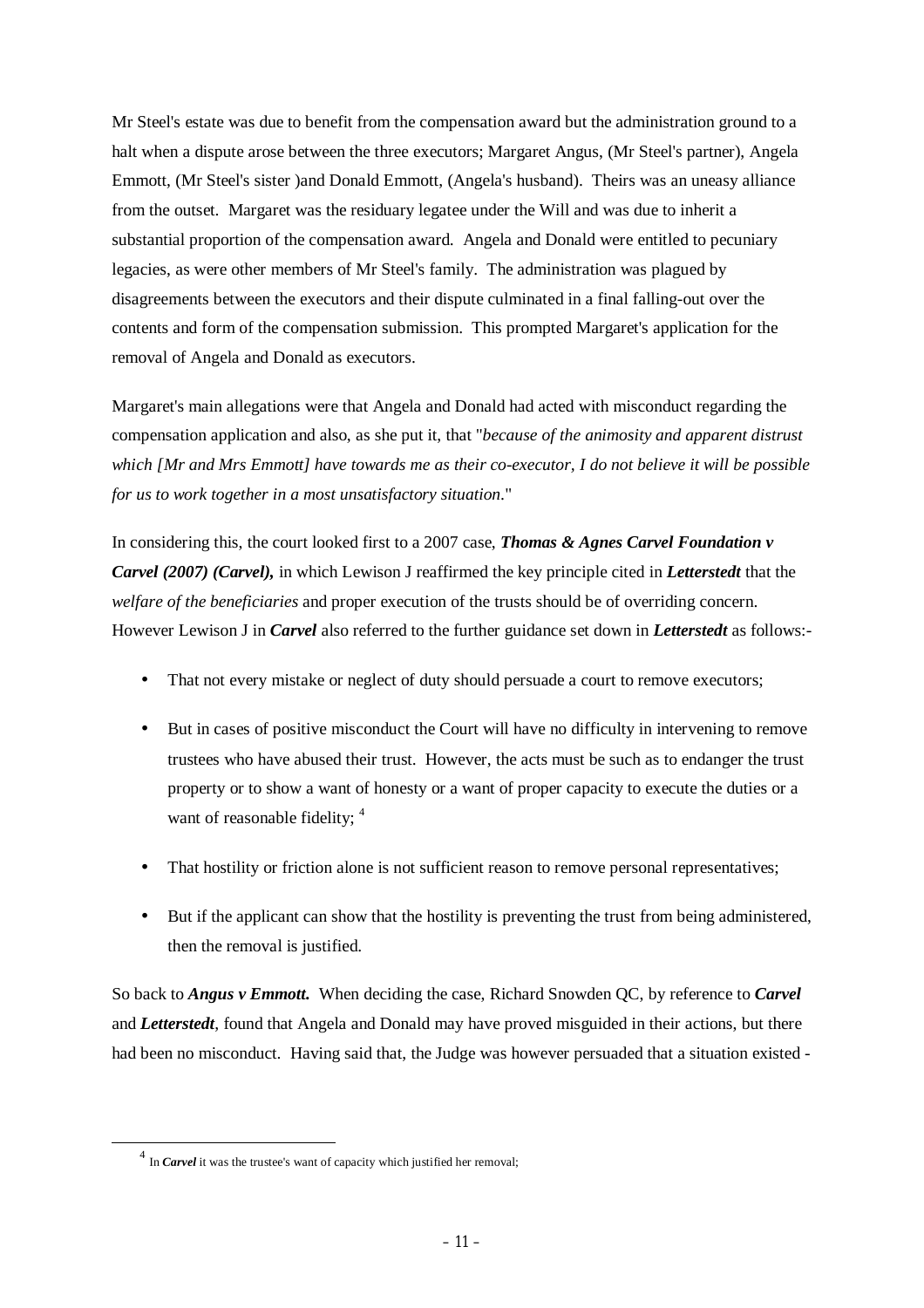"*in which there is such a degree of animosity and distrust between the executors that the due administration of the estate is unlikely to be achieved expeditiously in the interest of beneficiaries unless some change is made*."

As matters stood, the application to the Home Secretary could not be made because the three executors could not agree upon the application's form and content. However, its submission was necessary for the proper execution of the estate. The Judge therefore removed all the executors, (which notably, was not what Margaret had applied for) and replaced them all with a professional executor.

## **Kershaw v Micklethwaite<sup>5</sup>**

The day after *Angus v Emmott* was decided, the Judgment in *Kershaw v Micklethwaite* was handed down.

Mrs Kershaw had died in July 2008 and had named her two daughters, Mrs Micklethwaite and Mrs Barlow as her executors, together with an accountant, Mr Humphries.

Mrs Kershaw's son was not happy about being passed over as an executor and raised a number of complaints about the executors and the manner in which they were administering the estate. Having locus as a beneficiary of the estate, he brought his application for the removal of some, or all, of the executors.

The estate contained property, including a farm and some flats. The Will, made in July 2004, stated that the residuary estate was to be split into fifths, with Mrs Kershaw's son receiving two fifths, Mrs Micklethwaite receiving the same and the last fifth going to Mrs Barlow.

The basis for the son's application was:-

- 1. That the executors had failed to value the assets in the Estate correctly, in particular, that they had obtained probate valuations of the farm and the flats which were too low;
- 2. That the executors had failed to keep the son informed of progress about the administration, including failing to provide him with a promised monthly bulletin;
- 3. That the executors had failed to identify the extent of the estate properly; in that boundaries to the farm had not been ascertained and the estate was entitled to certain other property assets which had not been taken into account;

 $\overline{a}$ <sup>5</sup> *Kershaw v Micklethwaite [2010] EWHC 506 (Ch)*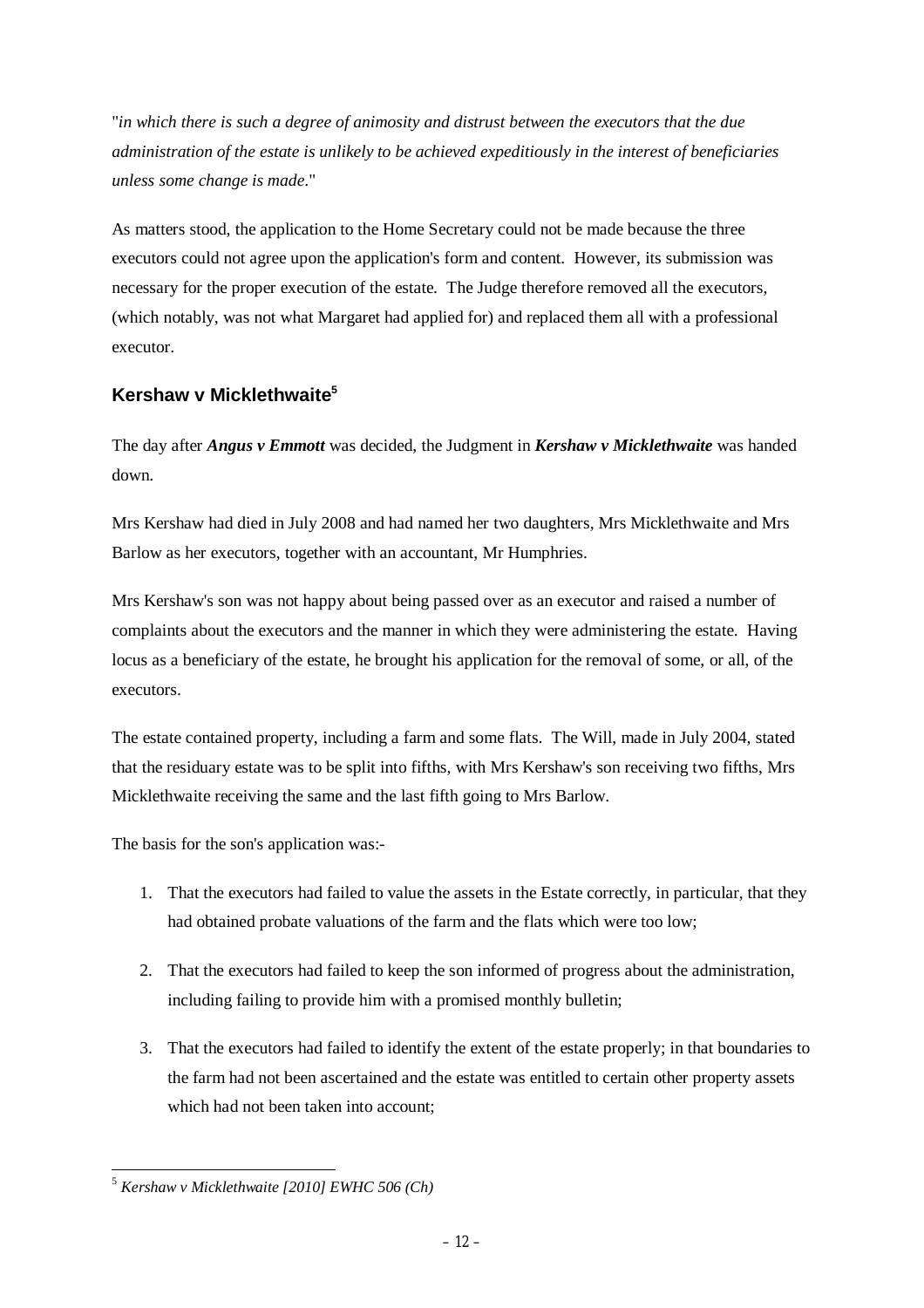- 4. That there was potential for a conflict of interest with his sisters being executors because they may wish to acquire some of the estate's assets for themselves; and
- 5. That the relationship between the son and his sisters had broken down and he lacked confidence in their competence to deal with the estate.

The court dismissed each of these reasons in turn. Newey J directed that:-

- *1.* As regards the valuations of the farm and flats, the executors had obtained valuations prepared by professional valuers and it was for HMRC to challenge the figures if necessary;
- *2.* Regarding the monthly bulletin and updates, certain oversights were conceded by the executors regarding the timing of information provided to the son. However, the Judge found that *"these matters provide no basis for the removal of the defendants as executors."* Referring to *Letterstedt*, Newey J stated "*it is not indeed every mistake or neglect of duty, or inaccuracy of conduct of trustees which will induce courts of Equity to remove a trustee (or, I would add ,an executor)."*
- 3. The Judge dismissed the allegations regarding the failure to identify the extent of the estate, directing that, the executors had submitted that they were missing a key conveyance document and further that, they had not been aware of the existence of the land and ground rents omitted from the assets list.
- 4. Regarding the potential conflicts of interest, the Judge was quick to direct that Mr Kershaw's sisters had been placed in their position as executors by their mother's testamentary direction and had therefore not chosen to put themselves in a position of conflict. Furthermore, the Judge found that such potential for conflict must be commonplace amongst family members who are also executors but that this did not create a need for their removal per se.
- 5. Finally, the Judge agreed that it was *"abundantly clear*" that the relationship between the sisters and the son had broken down. The Judge commented that this application was the fifth piece of litigation brought by the son against Mrs Micklethwaite. The Judge also noted that the son was expressing dissatisfaction about his mother's choice of executors very soon after her death and before he had had any experience of the executors' manner of administration.

One of the key rulings to emerge from this case was Newey J's comments as follows:-

*"I am not in a position to assess the rights and wrongs of this litigation…..however, I do not consider*  that friction or hostility between an executor and a beneficiary is of itself a reason for removing the *executor. …While, though, it may well be that the administration of the estate could be carried out*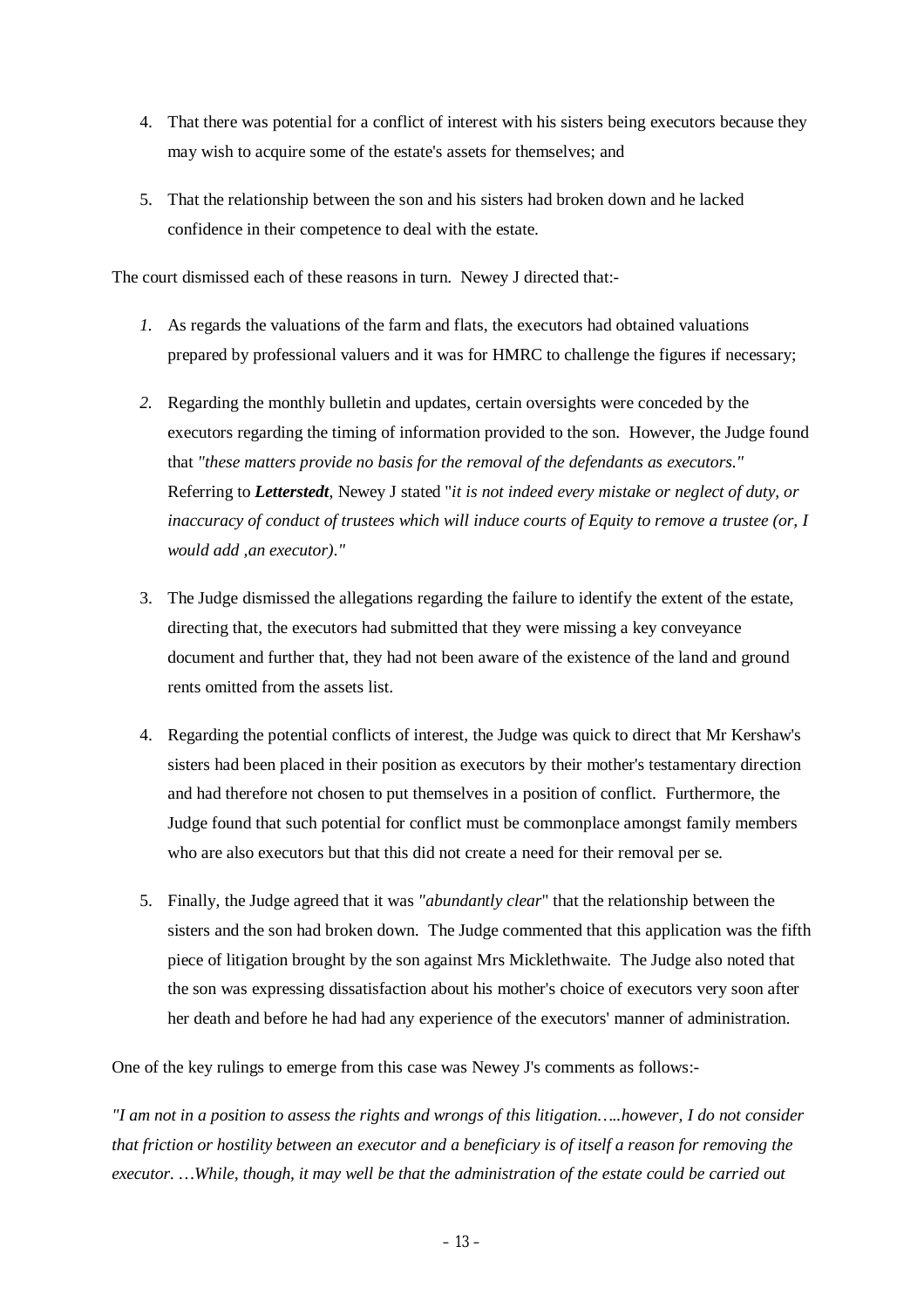more quickly and cheaply were Mr Kershaw and his sisters to be on good terms, I do not think that *the potential problems are such as to warrant the executors' removal."* 

1. Notwithstanding the above, reading between the lines of this case, the Judge was not persuaded by the submissions put forward for the son. The Judge also paid great attention to the reasons submitted as to why Mrs Kershaw had not chosen her son to be an executor. This may help to partially explain why each of the reasons put forward by the son for the removal were so readily dismissed.

In addition, Newey J added two further points to his Judgment:-

- 1. Firstly, that it was right to take into consideration the choice of the testator, Mrs Kershaw, in making her selection of executors; and
- 2. Secondly, a practical point on costs. The Judge commented that changing personal representatives and appointing a fresh professional executor would increase the costs of the administration significantly, which would be of course, to the detriment of the beneficiaries.

## **Alkin v Raymond <sup>6</sup>**

Our final case concerns Harry Alkin, (Harry) a retired solicitor, who died in October 2008.

The applicants were Harry's widow and only daughter, Nicole Price (Nicole).<sup>7</sup>

The defendant executors, Mr Raymond and Mr Whelan, were both former business associates and friends of Harry. The estate was valued at around  $\pounds$  2.5 million and was split in two parts. The first was a discretionary trust in which Harry's widow and Nicole were included as discretionary beneficiaries. The second was a life interest trust with the income payable to Harry's widow. Nicole and Harry's grandchildren were the remainder beneficiaries.

Nicole was very unhappy about the way the executors were administering the estate and applied for their removal on the following grounds:-

- 1. That they had not made any income payments from the discretionary trust to her mother;
- 2. That they had improperly offered Nicole's ex-husband a loan to pay her children's school fees;
- 3. That Mr Whelan's behaviour towards Nicole was allegedly disrespectful and inappropriate. The case bears reading for details of such behaviour, which include Mr Whelan's suggestions

l <sup>6</sup> *Alkin v Raymond* W.T.L.R 1117

<sup>&</sup>lt;sup>7</sup> Nicole also acted as litigation friend for her mother, who suffered from dementia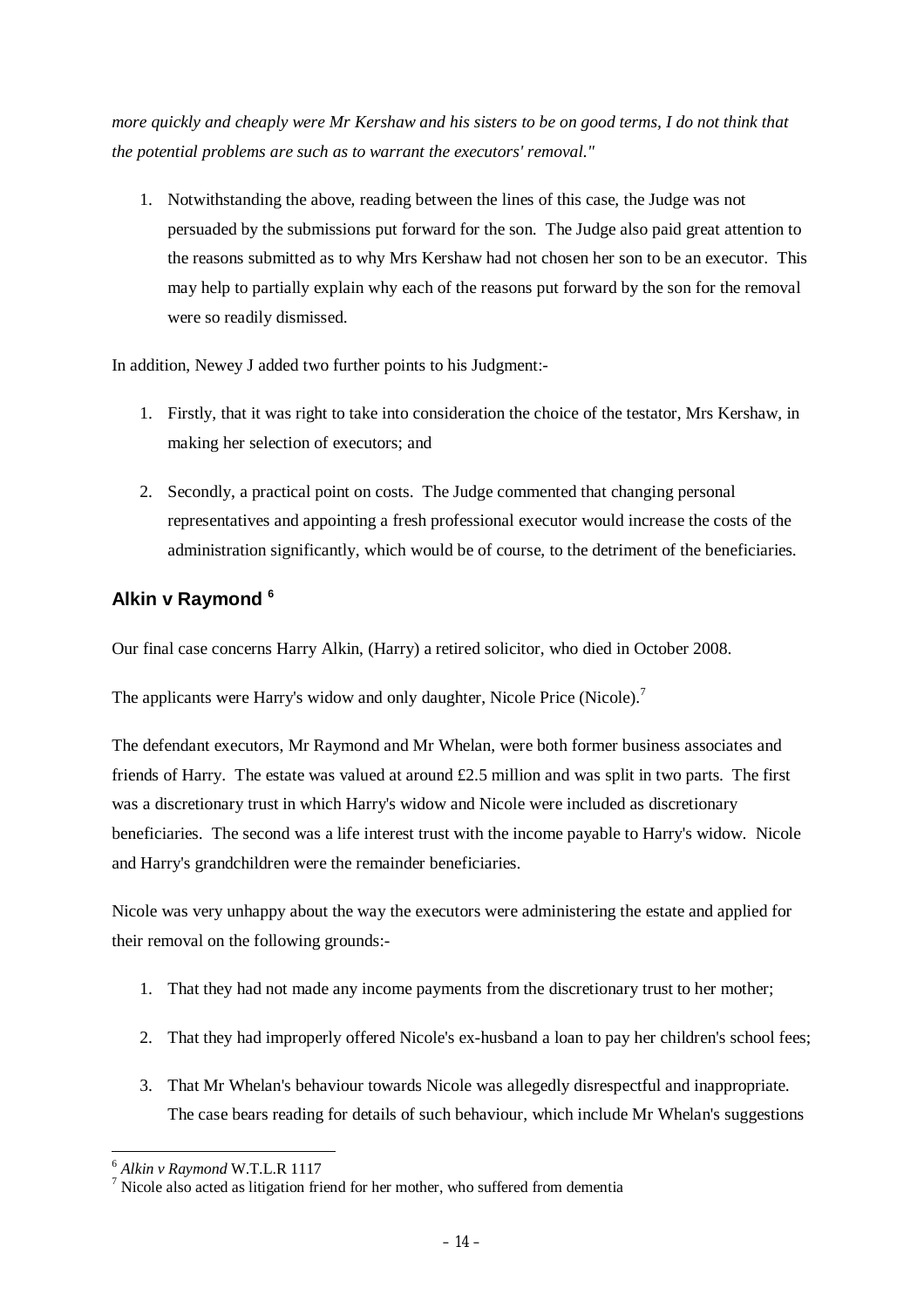to Nicole that she might have cosmetic surgery and his gift to her one Christmas of some lingerie; and finally

4. That the executors had approved payments between themselves of invoices rendered after Harry's death, which had been back-dated to when he was alive, concerning Harry's business involvement in Mr Whelan's building company.

In making his ruling, Mr A G Bompas QC confirmed the *Letterstedt* principle, that the main guide the Court must apply was to ensure the *welfare of the beneficiaries*. Of course in this case, unlike the first two considered, there was a clear-cut differentiation between the defendant executors (who were not beneficiaries) and the applicant beneficiaries who were Harry's family members.

Furthermore, the Judge accepted that there could be situations in which executors could be removed even if it could be shown that charges of misconduct were not justified (as we saw in *Angus v Emmott*). However, he emphasised that, in cases of friction or hostility between the executors and beneficiaries, the court had to be satisfied, before it would intervene to remove them, that the friction or hostility was impeding the proper execution of the trust.

The Judge considered that in exercising his discretion, considerable importance should be attached to the testator's choice of executors (as we saw in *Kershaw v Micklethwaite*).

Therefore, in deciding *Alkin v Raymond*, the Judge dismissed all of the beneficiary applicants' submissions on the grounds that they lacked substance, save for the submission relating to the payment of the invoice, which had been back-dated to when Harry was alive.

Had it not been for the invoice, it appears that the defendant executors would have held their own and remained in place. However, the Judge found that the invoice was unsubstantiated in its description of the works carried out, further, that it related to overheads of Mr Whelan's company and, that it had not been approved for payment prior to Harry's death.

As a result, and because Mr Raymond had supported the payment of the invoice out of the estate, the Judge directed that both executors should be replaced and replacement executors were appointed instead.

The conclusion we can draw from this case is that where is clear evidence of misconduct, an application for removal should succeed.

## **Practical Guidance**

As practitioners, we often come across cases where personal representatives and beneficiaries cannot get on. It is not uncommon for the situation to escalate and for one party to set their sights on the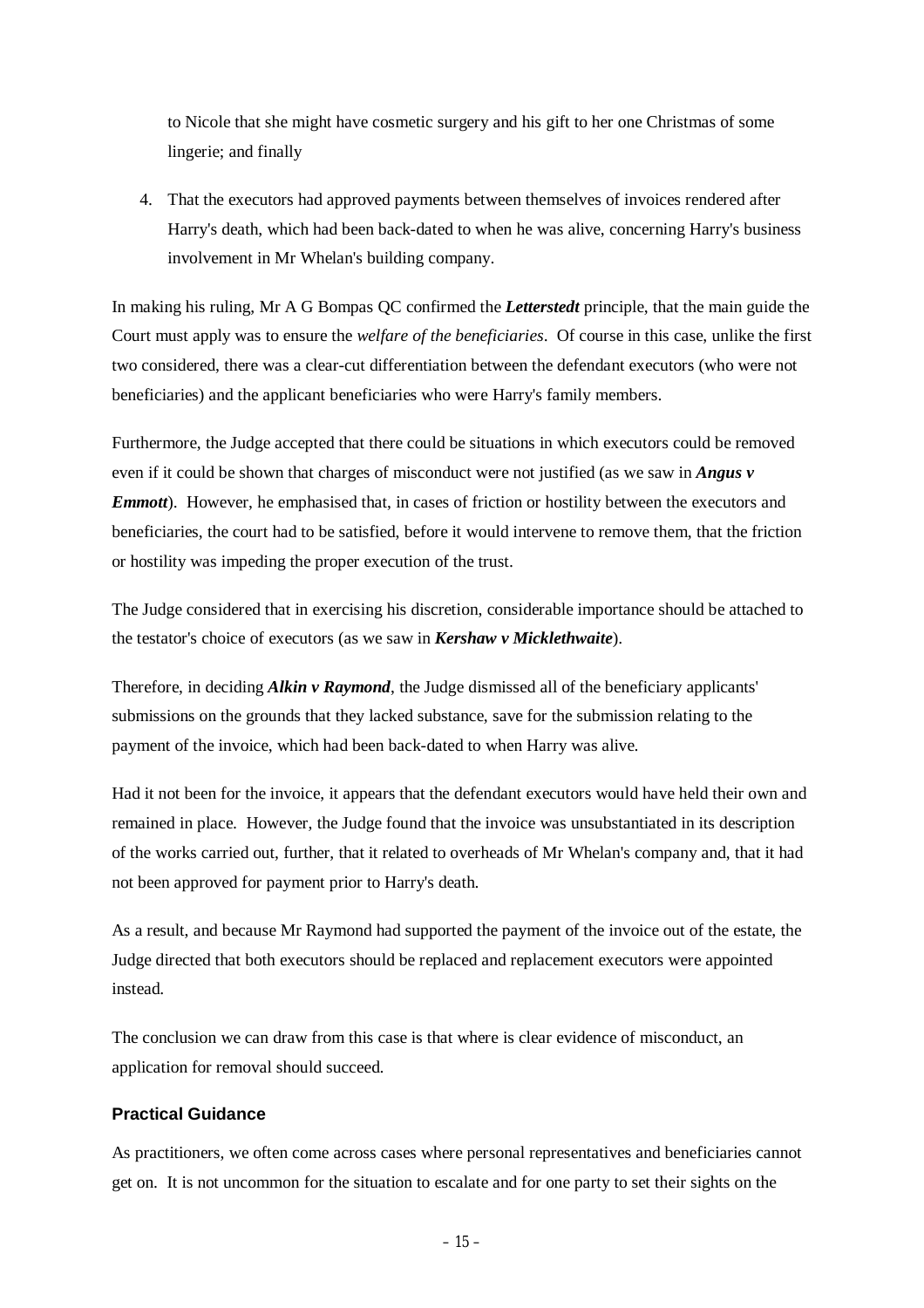removal of the other. These recent cases have given us valuable guidance as to what the Court will consider constitutes sufficient grounds for removal and what it will not.

The following is not an exhaustive list but should serve as a useful checklist for consideration in such cases:-

- Courts tend not to look favourably upon costly applications for removal of personal representatives unless there is a clear and compelling reason(s) to justify the expense;
- The costs of the application could outweigh the benefit especially where the estate is small or an alternative means of resolving the dispute could be achieved.
- The negotiated retirement or replacement of personal representatives who are failing to please may prove to be cheaper, less risky and ultimately better.
- Where hostility between the parties is intense, consider proposing a neutral replacement executor to allow the existing parties to stand down altogether. This solution is also appropriate where a personal representative lacks capacity or otherwise is unable to act.
- Seek to advise clients that removal applications should be a last resort where all other attempts to resolve the dispute have failed.

## **Acting for an applicant**

If you find yourself acting for the applicant in a removal application, be ready to demonstrate that the estate cannot be properly administered for the benefit of the beneficiaries in the existing situation.

Remember that applications based on insubstantial complaints or personal friction, which do not impede the administration of the estate, will be rejected.

Ask yourself whether the failing complained of is likely to prevent the proper administration of the estate?

If friction or hostility is all you have to go on, seek to show that the estate is in deadlock and that the benefits of new personal representatives will outweigh the additional costs of their replacement.

## **Procedure**

Applications under s50 AJA are made under CPR Part 8 and are brought in the Chancery Division of the High Court. The court fee is currently £465.00. Applications may be brought separately or as part of existing proceedings. CPR Part 57.13 and PD 57 provide the criteria which must be followed.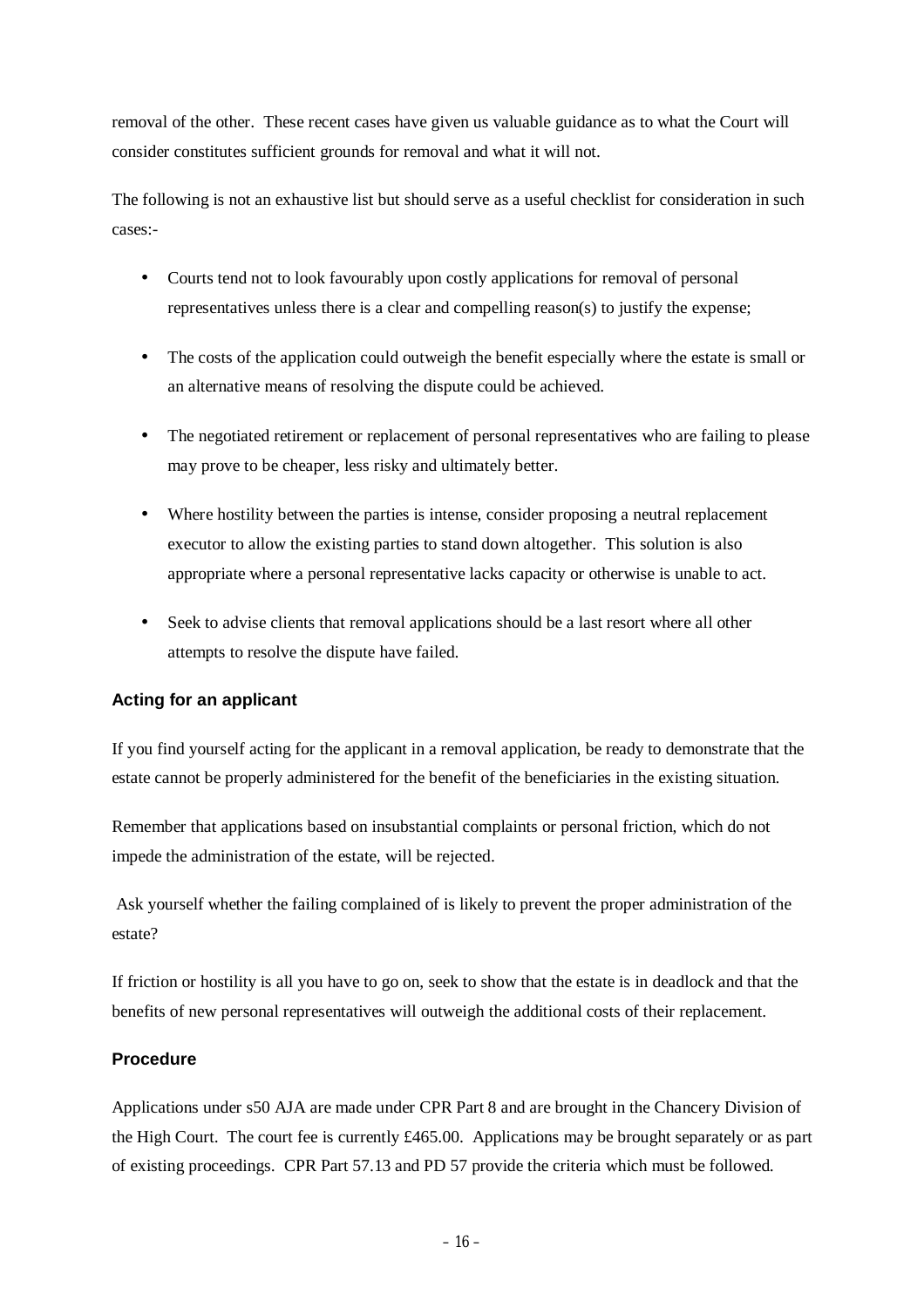Bear in mind that if there is only one existing personal representative, you must propose a substitute so as to ensure there is always one personal representative remaining to administer the estate. Note also that there are additional criteria required if you are seeking to substitute, as well as replace, personal representatives.

Applications can be made either before a Grant is issued or afterwards but bear in mind that making an application too soon may leave your application prejudiced because it may be hard to provide sufficient evidence of the appropriate level of misconduct or hostility on the part of the personal representatives at such an early stage.

## **Acting for personal representatives**

If your client is faced with defending an application make sure that their witness evidence deals with why the testator chose those particular executors, where possible.

Try to show that, even if there is friction or hostility, it is still possible to administer the estate effectively.

Set out a checklist of things remaining to be done in the administration and how quickly they can be achieved to illustrate how progress is being made.

Consider proposing a neutral replacement if that appears to be the only route out of the dispute.

Bear in mind the costs risks of losing an application especially where a personal representative is not also a beneficiary.

Question whether the risks of defending an application are worthwhile? Removal or retirement may, in may cases, prove to be the wisest choice.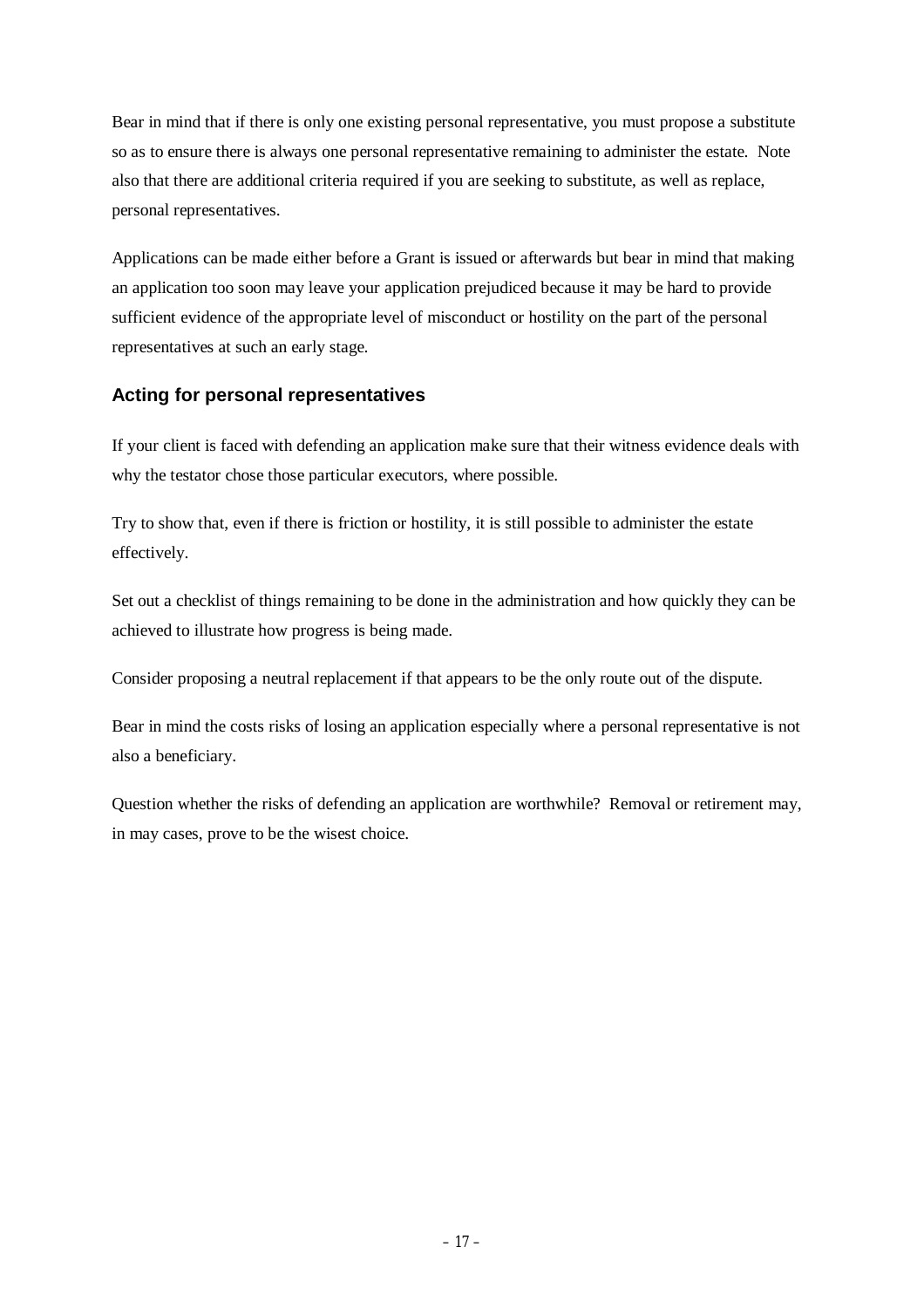# **FORTHCOMING ACTAPS LECTURES**

| Date                                                           | Title                                                                                                    | Speaker                                                                                 | Venue                                                              |
|----------------------------------------------------------------|----------------------------------------------------------------------------------------------------------|-----------------------------------------------------------------------------------------|--------------------------------------------------------------------|
| 14 October<br>6.00 pm                                          | Trustee insolvency and<br>creditors' use of a<br>trustee's right of<br>indemnity against trust<br>assets | Paul Tracey                                                                             | <b>Macfarlanes LLP</b><br>20 Cursitor Street<br>London<br>EC4A 1LT |
| 20 November<br>$6.00 \text{ pm}$<br>followed by<br>a Reception | The role of equity in<br>mistaken transactions                                                           | The Right Honourable<br>Sir Terence Etherton,<br>Chancellor of the<br><b>High Court</b> | <b>Withers LLP</b><br>16 Old Bailey<br>London<br>EC4M 7EG          |